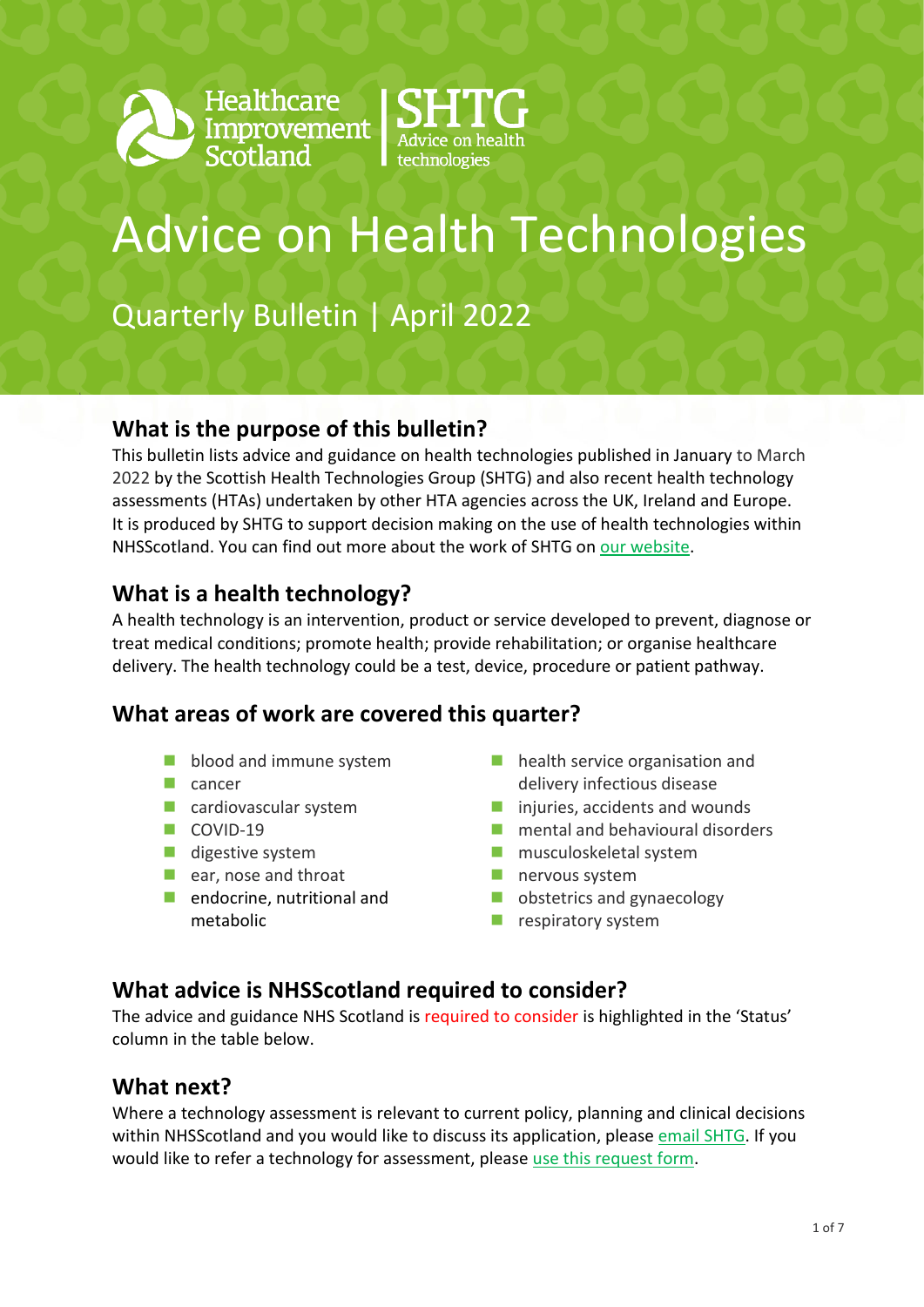| Area of work /<br><b>Speciality</b> | <b>Technology assessment</b>                                                                                                                          | Agency/<br><b>Product</b>                                            | <b>Date</b><br><b>Published</b> | <b>Status in</b><br><b>Scotland</b>           |
|-------------------------------------|-------------------------------------------------------------------------------------------------------------------------------------------------------|----------------------------------------------------------------------|---------------------------------|-----------------------------------------------|
| <b>Blood and</b><br>immune system   | <b>HTA of the addition of severe</b><br>combined immunodeficiency<br>(SCID) to the National<br><b>Newborn Bloodspot</b><br><b>Screening Programme</b> | HIQA Advice <sup>1</sup>                                             | <b>March 2022</b>               | For information<br>only                       |
|                                     | MIB290: Genedrive MT-RNR1<br>ID System for detecting single<br>nucleotide polymorphism<br>m.1555A>G in newborn<br>babies                              | <b>NICE MedTech</b><br>Innovation<br>Briefing <sup>2</sup>           | <b>March 2022</b>               | For information<br>only                       |
| <b>Cancer</b>                       | <b>TER310: Selective internal</b><br>radiation therapy for<br>metastatic colorectal cancer                                                            | <b>HTW Topic</b><br>Exploration<br>Report <sup>3</sup>               | Uploaded<br>January<br>2022     | For information<br>only                       |
|                                     | <b>TER311: Cytoreduction</b><br>surgery with hyperthermic<br>intraoperative peritoneal<br>chemotherapy for peritoneal<br>carcinomatosis               | <b>HTW Topic</b><br>Exploration<br>Report <sup>3</sup>               | Uploaded<br>January<br>2022     | For information<br>only                       |
|                                     | DG46: EarlyCDT Lung for<br>assessing risk of lung cancer<br>in solid lung nodules                                                                     | <b>NICE Diagnostic</b><br>Guidance <sup>4</sup>                      | February<br>2022                | For information<br>only                       |
|                                     | <b>IPG716: Microwave ablation</b><br>for primary or metastatic<br>cancer in the lung                                                                  | <b>NICE</b><br>Interventional<br>Procedures<br>Guidance <sup>5</sup> | February<br>2022                | <b>NHSScotland</b><br>required to<br>consider |

<span id="page-1-0"></span> <sup>1</sup> **Health Information and Quality Authority (HIQA) Advice**: summarises clinical and cost-effectiveness evidence and implications for the health technology in Ireland

<span id="page-1-1"></span><sup>2</sup> **NICE Medtech innovation briefing:** offers support for NHS England when considering using new medical devices and other medical or diagnostic technologies.

<span id="page-1-2"></span><sup>3</sup> **HTW Topic Exploration Report**: designed to provide a high-level briefing on new topics submitted for consideration in Wales.

<span id="page-1-3"></span><sup>4</sup> **NICE diagnostics guidance**: evaluates new, innovative diagnostic technologies. It includes all types of measurements and tests that are used to evaluate a patient's condition.

<span id="page-1-4"></span><sup>5</sup> **NICE Interventional procedures guidance:** covers procedures used for diagnosis or treatment, considers if they are safe and work well enough for wider use in NHS England, Scotland or Wales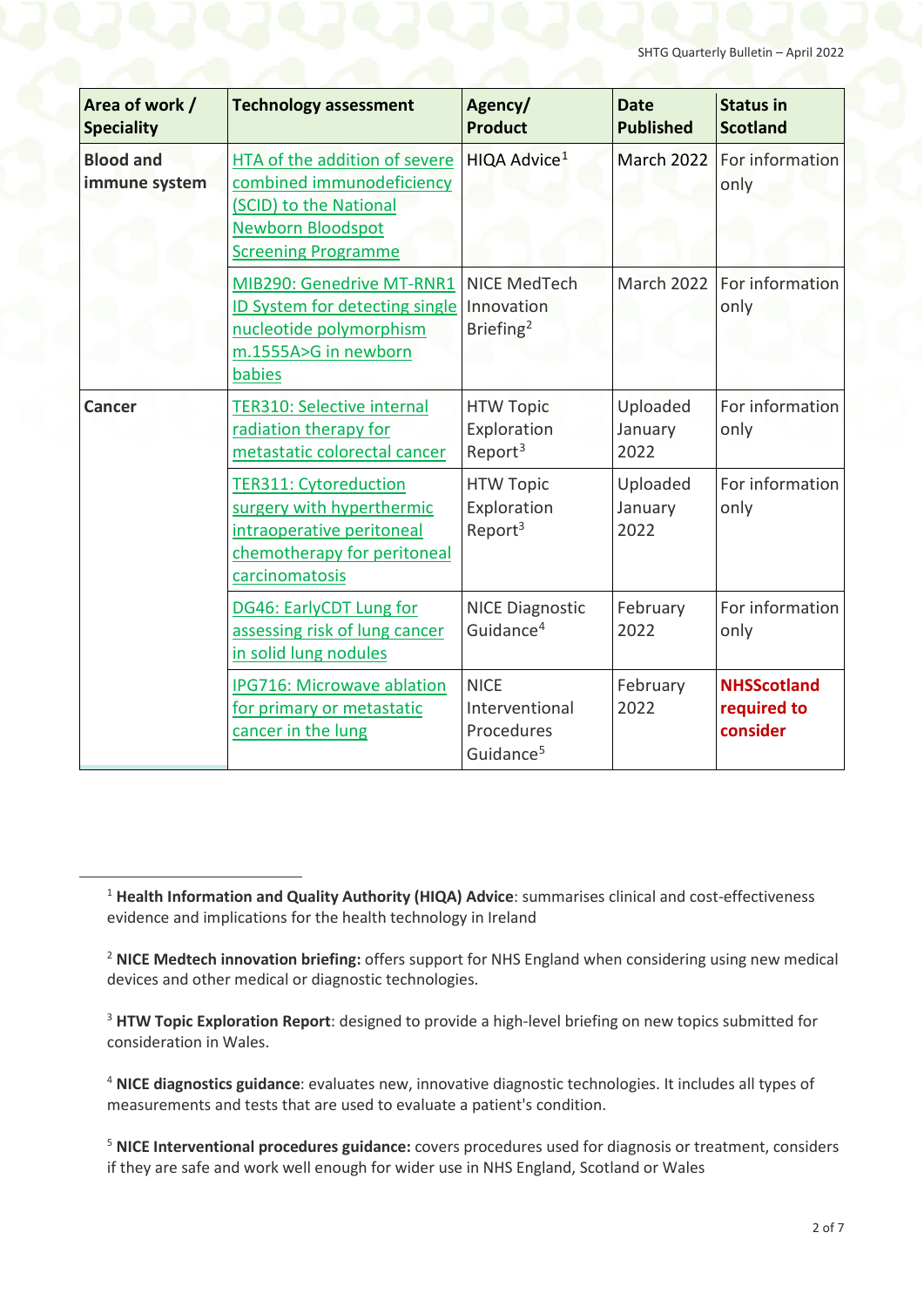| Area of work /<br><b>Speciality</b>    | <b>Technology assessment</b>                                                                                                                     | Agency/<br><b>Product</b>                                                   | <b>Date</b><br><b>Published</b> | <b>Status in</b><br><b>Scotland</b>           |
|----------------------------------------|--------------------------------------------------------------------------------------------------------------------------------------------------|-----------------------------------------------------------------------------|---------------------------------|-----------------------------------------------|
|                                        | IPG717: Endoscopic full<br>thickness removal of<br>gastrointestinal stromal<br>tumours of the stomach                                            | <b>NICE</b><br>Interventional<br><b>Procedures</b><br>Guidance <sup>5</sup> | <b>March 2022</b>               | <b>NHSScotland</b><br>required to<br>consider |
| <b>Cardiovascular</b><br><b>System</b> | TER309: Left atrial<br>appendage occlusion in<br>patients with atrial fibrillation                                                               | <b>HTW Topic</b><br>Exploration<br>Report <sup>3</sup>                      | Uploaded<br>January<br>2022     | For information<br>only                       |
|                                        | <b>TER325: CaRi-Heart for</b><br>measurement of coronary<br>inflammation in the<br>investigation and<br>management of coronary<br>artery disease | <b>HTW Topic</b><br>Exploration<br>Report <sup>3</sup>                      | February<br>2022                | For information<br>only                       |
|                                        | MTG64: KardiaMobile for<br>detecting atrial fibrillation                                                                                         | <b>NICE Medical</b><br>Technologies<br>Guidance <sup>6</sup>                | January<br>2022                 | For information<br>only                       |
|                                        | <b>TER316: Radiofrequency</b><br>renal denervation for the<br>treatment of resistant<br>hypertension                                             | <b>HTW Topic</b><br>Exploration<br>Report <sup>3</sup>                      | Uploaded<br>February<br>2022    | For information<br>only                       |
| COVID-19                               | <b>EAR032: Convalescent</b><br>plasma therapy for people<br>with COVID-19                                                                        | <b>HTW Evidence</b><br>Appraisal Report <sup>7</sup>                        | <b>March 2022</b>               | For information<br>only                       |
| <b>Digestive system</b>                | TER313: LiverMultiScan for<br>the diagnosis and staging of<br>non-alcoholic fatty liver<br>disease (NAFLD)                                       | <b>HTW Topic</b><br>Exploration<br>Report <sup>3</sup>                      | Uploaded<br>February<br>2022    | For information<br>only                       |
|                                        | MIB286: The Insides System<br>for managing intestinal<br>failure                                                                                 | NICE MedTech<br>Innovation<br>Briefing <sup>2</sup>                         | February<br>2022                | For information<br>only                       |
|                                        | DG45: PredictSURE IBD and<br><b>IBDX</b> to guide treatment of<br>Crohn's disease                                                                | <b>NICE Diagnostic</b><br>Guidance <sup>4</sup>                             | February<br>2022                | For information<br>only                       |

<span id="page-2-0"></span> <sup>6</sup> **NICE Medical technologies guidance:** evaluates new, innovative medical devices and diagnostics for NHS England.

<span id="page-2-1"></span><sup>7</sup> **HTW Evidence Appraisal Report:** based on a rapid systematic literature search, these reports aim to identify and appraise the best clinical and economic evidence on health technologies.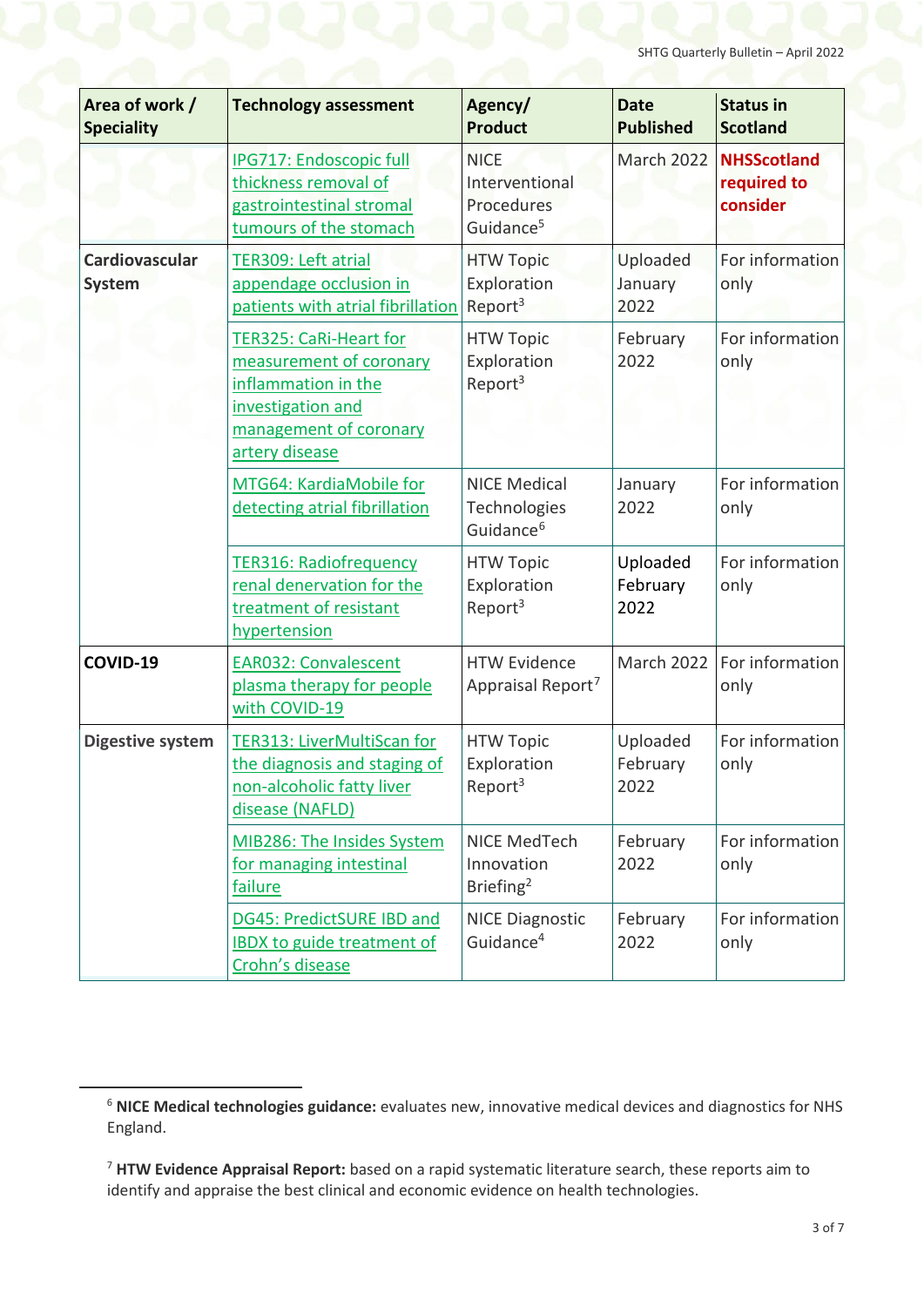| Area of work /<br><b>Speciality</b>        | <b>Technology assessment</b>                                                                                                            | Agency/<br><b>Product</b>                                                | <b>Date</b><br><b>Published</b> | <b>Status in</b><br><b>Scotland</b>           |
|--------------------------------------------|-----------------------------------------------------------------------------------------------------------------------------------------|--------------------------------------------------------------------------|---------------------------------|-----------------------------------------------|
|                                            | <b>IPG720: Percutaneous</b><br>insertion of a cystic duct<br>stent after cholecystostomy<br>for acute calculous<br>cholecystitis        | <b>NICE</b><br>Interventional<br>Procedures<br>Guidance <sup>5</sup>     | March 2022                      | <b>NHSScotland</b><br>required to<br>consider |
| Ear, nose and<br>throat                    | TER301: Active middle ear<br>hearing implants for complex<br>hearing conditions                                                         | <b>HTW Topic</b><br>Exploration<br>Report <sup>3</sup>                   | Uploaded<br>January<br>2022     | For information<br>only                       |
|                                            | <b>TER308: Active</b><br>transcutaneous bone<br>conduction hearing implants<br>for complex hearing<br>conditions                        | <b>HTW Topic</b><br>Exploration<br>Report <sup>3</sup>                   | Uploaded<br>January<br>2022     | For information<br>only                       |
| Endocrine,<br>nutritional and<br>metabolic | Closed loop systems and the<br>artificial pancreas for type I<br>diabetes mellitus (T1DM)                                               | <b>SHTG</b><br>Recommendation <sup>8</sup>                               | January<br>2022                 | <b>NHSScotland</b><br>required to<br>consider |
|                                            | TER128: Low carbohydrate<br>dietary interventions for<br>people with type 2 diabetes,<br>as part of a structured<br>education programme | <b>HTW Topic</b><br>Exploration<br>Report <sup>3</sup>                   | Uploaded<br>February<br>2022    | For information<br>only                       |
|                                            | HTA of metabolic surgery for<br>type 2 diabetes and obesity                                                                             | HIQA Advice <sup>1</sup>                                                 | January<br>2022                 | For information<br>only                       |
|                                            | MIB285: d-Nav insulin<br>management app for type 2<br>diabetes                                                                          | NICE MedTech<br>Innovation<br>Briefing <sup>2</sup>                      | February<br>2022                | For information<br>only                       |
|                                            | Minuteful Kidney for home<br>testing of albumin-to-<br>creatinine ratio (ACR)                                                           | <b>SHTG Innovative</b><br>Medical<br>Technology<br>Overview <sup>9</sup> | <b>March 2022</b>               | For information<br>only                       |
|                                            | <b>IPG721: Liposuction for</b><br>chronic lipoedema                                                                                     | <b>NICE</b><br>Interventional<br>Procedures<br>Guidance <sup>5</sup>     | <b>March 2022</b>               | <b>NHSScotland</b><br>required to<br>consider |

<span id="page-3-0"></span> <sup>8</sup> **SHTG Recommendation**: Evidence-based recommendations for how the health technology should be used in the Scottish context, developed by a national advisory council in consultation with stakeholders.

<span id="page-3-1"></span><sup>9</sup> **SHTG Innovative Medical Technology Overviews**: summarises emerging evidence surrounding new and innovative technologies.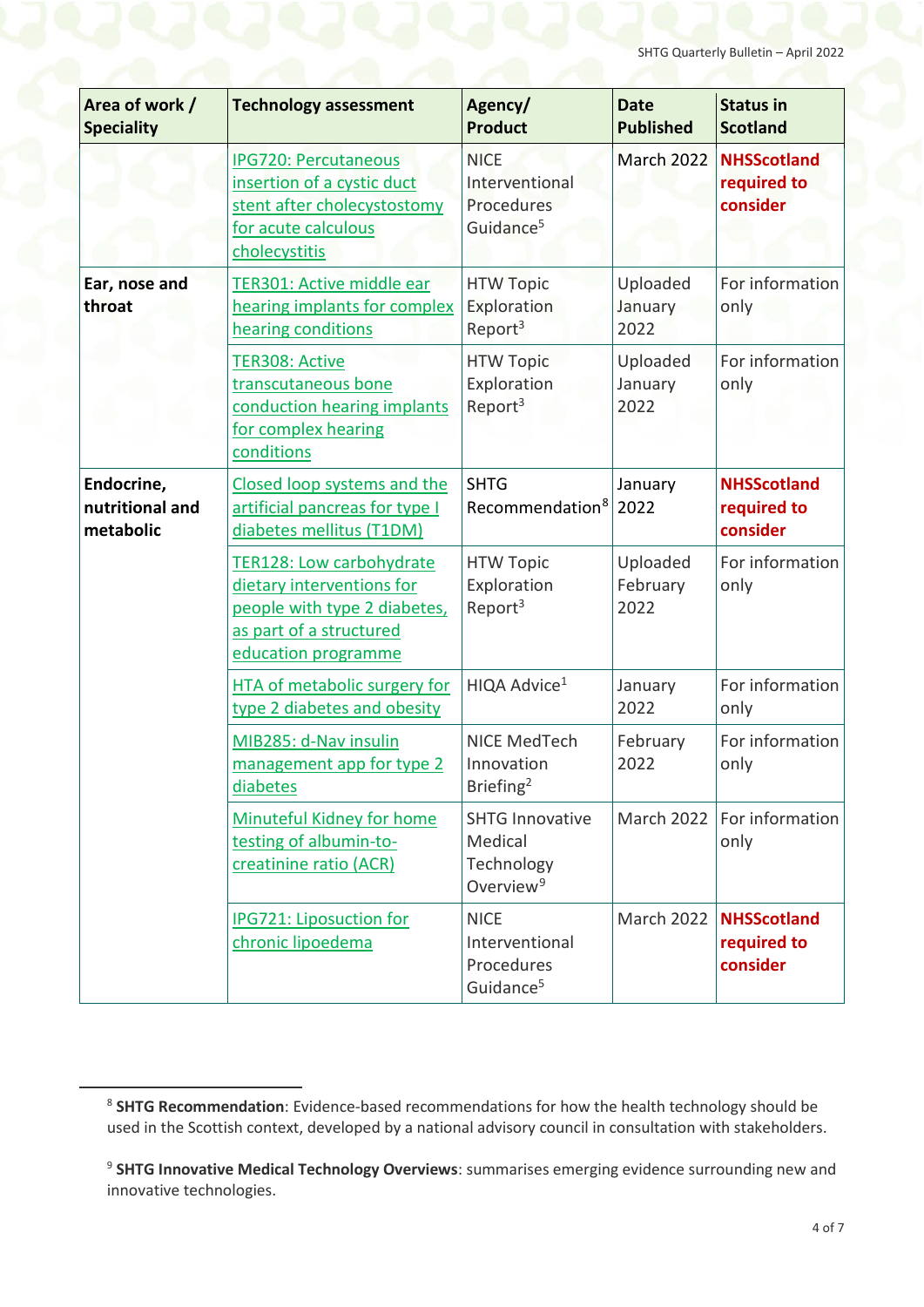| Area of work /<br><b>Speciality</b>                   | <b>Technology assessment</b>                                                                                                   | Agency/<br><b>Product</b>                                           | <b>Date</b><br><b>Published</b> | <b>Status in</b><br><b>Scotland</b> |
|-------------------------------------------------------|--------------------------------------------------------------------------------------------------------------------------------|---------------------------------------------------------------------|---------------------------------|-------------------------------------|
| <b>Health service</b><br>organisation and<br>delivery | MIB289: YOURmeds for<br>medication support in long-<br>term conditions                                                         | <b>NICE MedTech</b><br>Innovation<br>Briefing <sup>2</sup>          | <b>March 2022</b>               | For information<br>only             |
| <b>Infectious disease</b>                             | MIB288: SecurePort IV tissue<br>adhesive for use with<br>percutaneous catheters                                                | <b>NICE MedTech</b><br>Innovation<br>Briefing <sup>2</sup>          | March 2022                      | For information<br>only             |
|                                                       | MTG69: UroShield for<br>preventing catheter-<br>associated urinary tract<br>infections                                         | <b>NICE Medical</b><br><b>Technologies</b><br>Guidance <sup>6</sup> | March 2022                      | For information<br>only             |
| Injuries, accidents<br>and wounds                     | MTG67: Prontosan for<br>treating acute and chronic<br>wounds                                                                   | <b>NICE Medical</b><br>Technologies<br>Guidance <sup>6</sup>        | <b>March 2022</b>               | For information<br>only             |
|                                                       | MTG66: 3C Patch for treating<br>diabetic foot ulcers                                                                           | <b>NICE Medical</b><br>Technologies<br>Guidance <sup>6</sup>        | <b>March 2022</b>               | For information<br>only             |
| <b>Mental and</b><br>behavioural<br>disorders         | <b>GUI035: Transcranial</b><br>magnetic stimulation for the<br>treatment of depression                                         | HTW Guidance <sup>10</sup>                                          | Uploaded<br>February<br>2022    | For information<br>only             |
|                                                       | <b>TER303: Structural</b><br>neuroimaging for the<br>diagnosis of dementia                                                     | <b>HTW Topic</b><br>Exploration<br>Report <sup>3</sup>              | Uploaded<br>January<br>2022     | For information<br>only             |
|                                                       | <b>GUI035: Transcranial</b><br>magnetic stimulation for the<br>treatment of depression                                         | HTW Guidance <sup>10</sup>                                          | Uploaded<br>February<br>2022    | For information<br>only             |
|                                                       | TER306: Individual guided<br>and non-guided self-help for<br>social anxiety disorder in<br>children, adolescents and<br>adults | <b>HTW Topic</b><br>Exploration<br>Report <sup>3</sup>              | Uploaded<br>February<br>2022    | For information<br>only             |
| <b>Musculoskeletal</b><br>system                      | Chest wall bracing for<br>children and young people<br>with pectus carinatum                                                   | <b>SHTG</b><br>Assessment <sup>11</sup>                             | February<br>2022                | For information<br>only             |
|                                                       | MIB284: AposHealth for knee<br>osteoarthritis                                                                                  | NICE MedTech<br>Innovation<br>Briefing <sup>2</sup>                 | February<br>2022                | For information<br>only             |

<span id="page-4-0"></span> 10 **HTW Guidance:** summarises clinical- and cost-effectiveness evidence and implications for the health technology in Wales.

<span id="page-4-1"></span><sup>11</sup> **SHTG Assessment**: Bespoke reviews of health technologies to inform policy and practice across NHSScotland.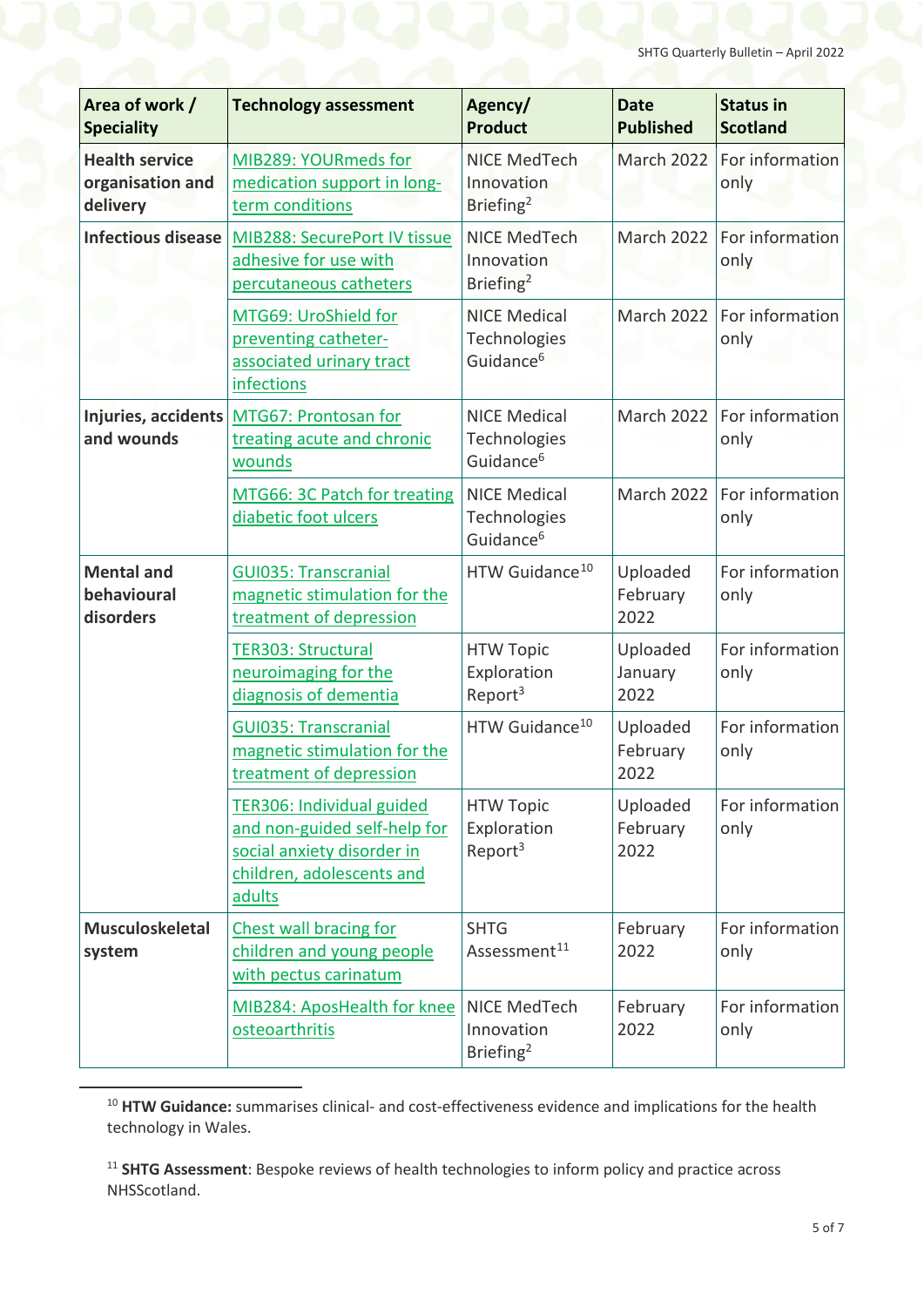| Area of work /<br><b>Speciality</b>  | <b>Technology assessment</b>                                                                                                                 | Agency/<br><b>Product</b>                                            | <b>Date</b><br><b>Published</b> | <b>Status in</b><br><b>Scotland</b>           |
|--------------------------------------|----------------------------------------------------------------------------------------------------------------------------------------------|----------------------------------------------------------------------|---------------------------------|-----------------------------------------------|
|                                      | MIB283: GaitSmart<br>assessment and vGym<br>personalised exercise<br>rehabilitation programme for<br>people with gait and mobility<br>issues | <b>NICE MedTech</b><br>Innovation<br>Briefing <sup>2</sup>           | February<br>2022                | For information<br>only                       |
|                                      | <b>IPG718: Intramedullary</b><br>distraction for lower limb<br>lengthening                                                                   | <b>NICE</b><br>Interventional<br>Procedures<br>Guidance <sup>5</sup> | <b>March 2022</b>               | <b>NHSScotland</b><br>required to<br>consider |
| <b>Nervous system</b>                | MIB291: icobrain ms for<br>active relapsing-remitting<br>multiple sclerosis                                                                  | NICE MedTech<br>Innovation<br>Briefing <sup>2</sup>                  | <b>March 2022</b>               | For information<br>only                       |
|                                      | IPG715: Stereotactic<br>radiosurgery for trigeminal<br>neuralgia                                                                             | <b>NICE</b><br>Interventional<br>Procedures<br>Guidance <sup>5</sup> | February<br>2022                | <b>NHSScotland</b><br>required to<br>consider |
|                                      | <b>TER314: Neuropad for</b><br>screening and detection of<br>early signs of diabetic<br>peripheral neuropathy                                | <b>HTW Topic</b><br>Exploration<br>Report <sup>3</sup>               | Uploaded<br>February<br>2022    | For information<br>only                       |
| <b>Obstetrics and</b><br>gynaecology | MIB287: Lumella point-of-<br>care test for assessing pre-<br>eclampsia risk                                                                  | NICE MedTech<br>Innovation<br>Briefing <sup>2</sup>                  | <b>March 2022</b>               | For information<br>only                       |
| <b>Respiratory</b><br>system         | <b>TER315: Portable devices</b><br>that analyse mandibular<br>movements for the diagnosis<br>of obstructive sleep apnoea                     | <b>HTW Topic</b><br>Exploration<br>Report <sup>3</sup>               | Uploaded<br>January<br>2022     | For information<br>only                       |
|                                      | MIB282: Smart Peak Flow for<br>monitoring asthma                                                                                             | NICE MedTech<br>Innovation<br>Briefing <sup>2</sup>                  | January<br>2022                 | For information<br>only                       |
|                                      | IPG719: Endoscopic balloon<br>dilation for subglottic or<br>tracheal stenosis                                                                | <b>NICE</b><br>Interventional<br>Procedures<br>Guidance <sup>5</sup> | March 2022                      | <b>NHSScotland</b><br>required to<br>consider |
|                                      | MTG68: myCOPD for<br>managing chronic obstructive<br>pulmonary disease                                                                       | <b>NICE Medical</b><br>Technologies<br>Guidance <sup>6</sup>         | <b>March 2022</b>               | For information<br>only                       |
|                                      | MTG65: Sedaconda ACD-S for<br>sedation with volatile<br>anaesthetics in intensive care                                                       | <b>NICE Medical</b><br>Technologies<br>Guidance <sup>6</sup>         | January<br>2022                 | For information<br>only                       |